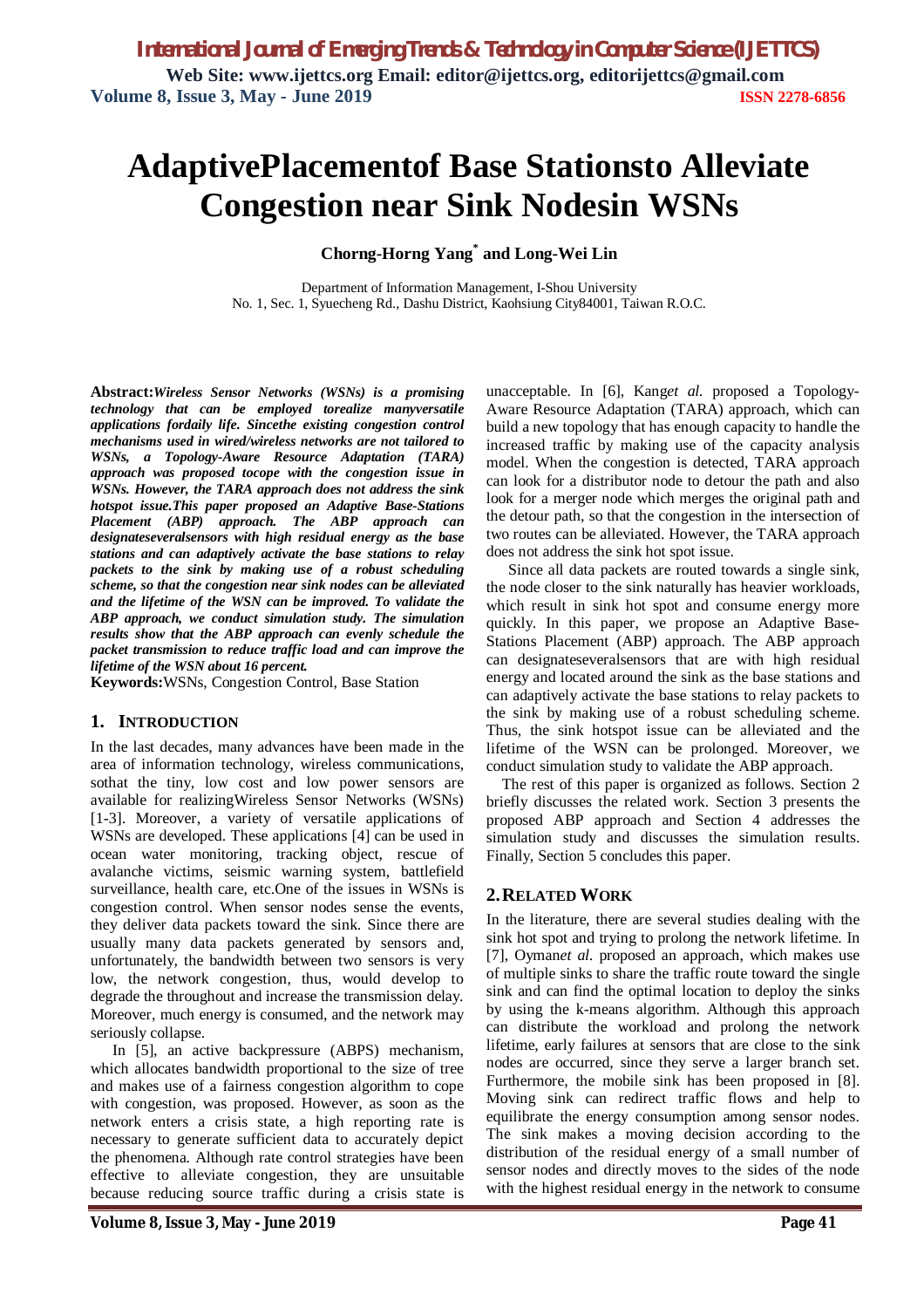# *International Journal of Emerging Trends & Technology in Computer Science (IJETTCS)*

**Web Site: www.ijettcs.org Email: editor@ijettcs.org, editorijettcs@gmail.com Volume 8, Issue 3, May - June 2019 ISSN 2278-6856**

its energy. However, the strategy brings much overhead on position notification and routing updates. Mobile sink also has been proposed in [9].

In [10], the authors indicated that the gains in network lifetime form sink mobility can be offset by the energy loss caused by frequent network-wide broadcasting because the position notification and routing updates. Thus, the authors proposed the dual-sink approach, which deploys a static sink and the mobile sink. The mobile sink only needs to broadcast within a limited range instead of throughout the network. For those nodes that do not know where the mobile sink is, they send their data to the static sink.

The theory of the placement of the Base Stations (BSs)isprovided in [11]. They proposed the Multiple-Objective Metric (MOM), which can fairly increase various properties instead of the partial property. In this paper, we propose an adaptive base-station placement approach, which is static and sector-based to reduce the overhead of position notification and routing update, to cope with the sink hot spot. The proposed ABP approach can place the BSs around the sink and dividethe BSs into clusters to reduce the workload and enhance the energy efficiency. Moreover, it incurs less overhead and can prolong the network lifetime.

#### **3 PROPOSED ABP APPROACH**

The tasks of the proposed ABP approach can be divided into three major parts. (i) The first one is to identify a base station area  $A_B$ , which is the area that the sink can communicate with a node directly. After the  $A_B$  is identified, all the nodes within the  $A_B$  are becoming the candidates of the base station  $BS_c$ . (ii) The second part of the tasks is to group these base station candidates into sectors based on the residual energy of the  $BS_c$ . And, then, a base station that has the highest residual energy is designated for each cluster and the other base station candidates are becoming backup base stations, which are deactivated to reduce energy consumption and may be activated to be the new base station when the existing base station uses up of its battery energy. (iii) The third part is the tasks to schedule packet transmissions between the sink and the base stations of all clusters. We address the three parts of the tasks of the ABP approach in details in the following subsections.

#### **3.1 Identify the Base Station Area**

As the result of the sensor nodes which closer the sink has higher workload and congestion degree, we deployment the BS around the sink and define the base station area as follows.

*Definition:* (Base Station Area *A<sup>B</sup>* )

Any node  $n_i$  that can directly communicate with the sink *s* is the base station candidates. The area covers all base station candidates is the base station area.

Figure 1 illustrates the base station area. Note that we suppose the sink has a larger communication range than the



**Fig. 1:** The base station area.

other nodes have, and the other nodes' communication ranges are different and dependent on their residual energy. Moreover, the sink is responsible for finding and recording the base station candidates.

Figure 2 shows the algorithm for identifying the base station candidates. To find the  $BS_c$ , the sink broadcasts a Base Station Search (BSSR) packet. If a node receives the BSSR packet, the node would reply a Base Station Candidates Reply (BSCR) packet to the sink. The BSCR packet carries the node's address and the current residual energy. When the sink gets aBSCR packet from node  $n_i$ , it should replies a Base Station Candidate Confirmation

**Proc** SinkIdentifyBSc(){ S1: *s* broadcasts a BSSR packet S2: **IF** *s* receives a BSCR packet from *n<sup>i</sup>* **THEN** {  $s$  replies a BSCC packet to  $n_i$  and Add ( *n<sup>i</sup>* addr, energy) into BSc list } S3: Repeat Step 2 until timeout } **Proc** NodeReactToSink(){ **IF** *n<sup>i</sup>* receives a BSSR packet **THEN** {

*ni* replies a BSCR packet to *s*

**IF**  $n_i$  receives a BSCC packet from *s* 

**THEN** *n<sup>i</sup>* change state to BSc and quit **ELSEIF** timeout occur **THEN** quit }

}

**Fig. 2:** Identify BSc.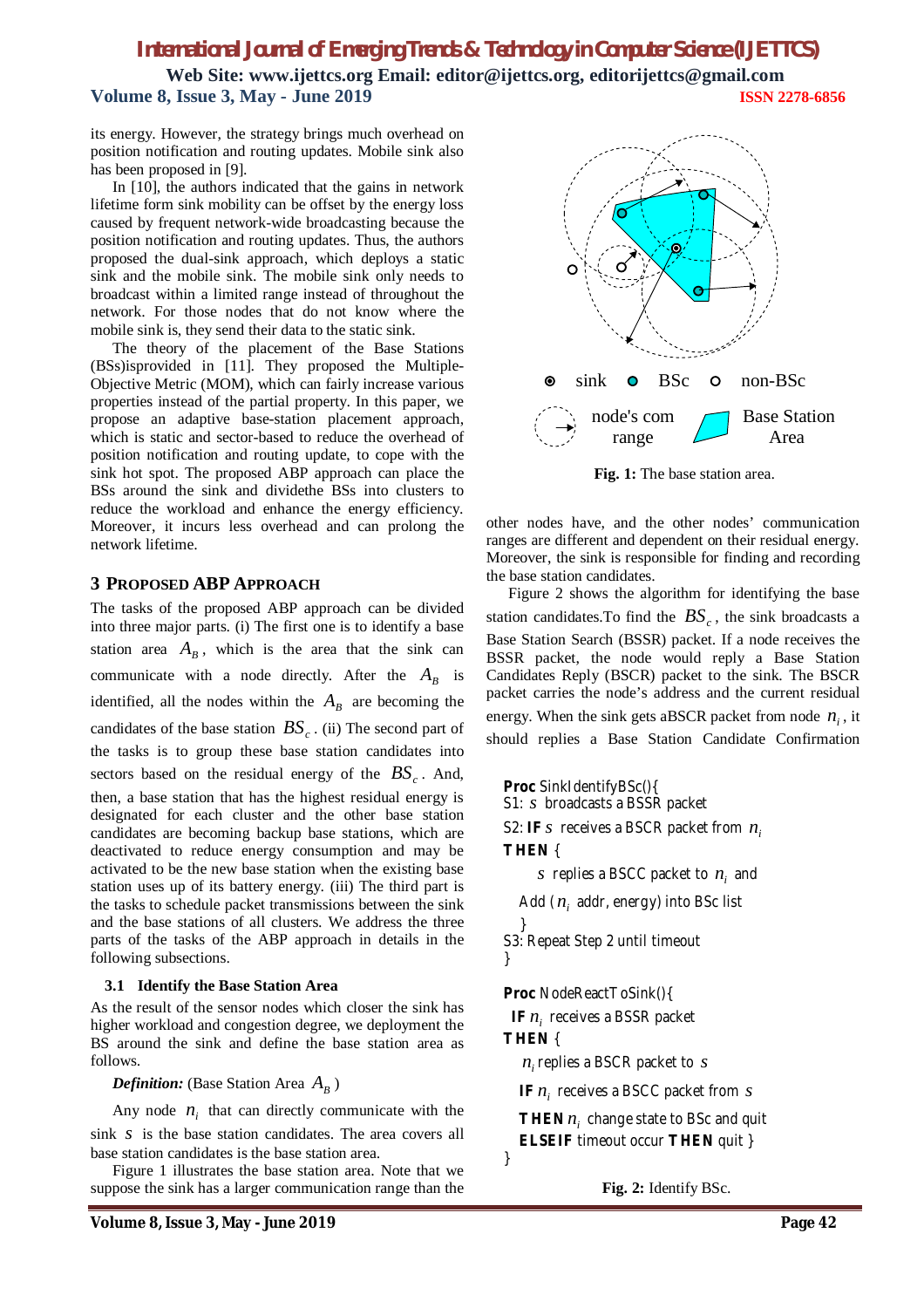# *International Journal of Emerging Trends & Technology in Computer Science (IJETTCS)* **Web Site: www.ijettcs.org Email: editor@ijettcs.org, editorijettcs@gmail.com Volume 8, Issue 3, May - June 2019 ISSN 2278-6856**

(BSCC) packet to  $n_i$  and records  $n_i$  as the base station candidate as well as the address and residual energy of *n<sup>i</sup>* in a base station candidate list. On the other hand, the node  $n_i$  will change itsstate into base station candidate as it receives BSCC packet from the sink.

#### **3.2 Cluster the Base Station Candidates**

After the sink identifies the base station candidates, it can obtain a  $BSc$  list. Suppose there are  $k_c$  base station candidates in the list and these base station candidates would be grouped into *c* clusters. Then, the sink can invoke the procedure shown in Fig. 3 to classify the base station candidates into clusters. We address the algorithm as follows.

At the sink end, the sink first sorts the list of the base station candidates according to the residual energy. Then, the sink picks the unmarked base station candidate, say  $n_i$ ,

**Proc** SinkClusterBSc(){ S1: *s* sort BSc List according to energy S2: **DO WHILE**(unmarked BSc in the BSc List exists){

S3:  $s$  picks the BSc  $n<sub>i</sub>$  that has the highest energy to be the BS and sends a CCM packet to  $n_i^{\phantom{\dag}}$  , then wait

**IF** *s* receives a RCM packet from *n<sup>i</sup>*

**THEN**{

S4: *s* marks  $n_i$  as BS and marks  $\forall n_j \in C(n_i)$ 

to be  $BS_b$  and replies a CC packet to  $n_i$ 

S5: *s* activates  $n_i$  to be BS and deactivates

 $\forall n_j \in BS_b$  } **END** /end for DO WHILE }

**Proc** BScReactCCM(){

**IF**  $n_i$  receives a CCM packet

## **THEN** {

}

 $n_i^{\dagger}$  broadcastCCM packet to other BSc

 $n_i$  selects  $k \leq (k_c - c)/c$  BSc that has replied quickly to join the cluster, and replies a RCM packet to *s*

**IF** *n<sup>i</sup>* receives CC packet **THEN** quit}

**Fig. 3:** Cluster the BSc.

that is with the highest residual energy to be the base station, and sends a Collect Cluster Member (CCM) packet to  $n_i$ . When  $n_i$  successfully collects its cluster members,  $n<sub>i</sub>$  replies a Reply Cluster Members (RCM) packet, which carries the cluster members' addresses and residual energy information, to  $s$ . Then,  $s$  marks  $n_i$  as the base station ( *BS* ) and also marks each cluster members as backup base stations  $(BS_b)$  for this cluster, and then replies a Cluster Confirmation (CC) packet to  $n_i$ . Here, we denote the cluster associated with the base station  $n_i$  as  $C(n_i)$ . Thereafter, *s* activates  $n_i$  to act as the base station of this cluster and deactivates  $\forall n_j \in BS_b$  in this cluster to save energy. Thus, the sink repeats the above procedure until all base station candidates is marked as either *BS* or *BS<sup>b</sup>* .

On the other hand, a base station candidate  $n_i$  that receives a CCM packet from *s* has to broadcast its CCM packet to the other base station candidates. Then,  $n_i$  would select *k* base station candidates that have replied quickly to the CCM packet to be the cluster members. Here, the number *k* satisfies the following condition  $k \leq (k_c - c)/c$ . Then,  $n_i$  replies a RCM packet, which records all the cluster members for  $C(n_i)$ , to  $s$ .

So, after executing the above algorithms, the base station candidates are classified into clusters to be either the active base station or sleeping backup base stations. Since the node  $n_i$  selects the base station candidates that replied to join the cluster quickly to be the members, the cluster members, thus, are expected to be located nearby. Figure 4 illustrates the clusters, the  $BS$ , and the  $BS_b$  for  $k_c = 11$ 

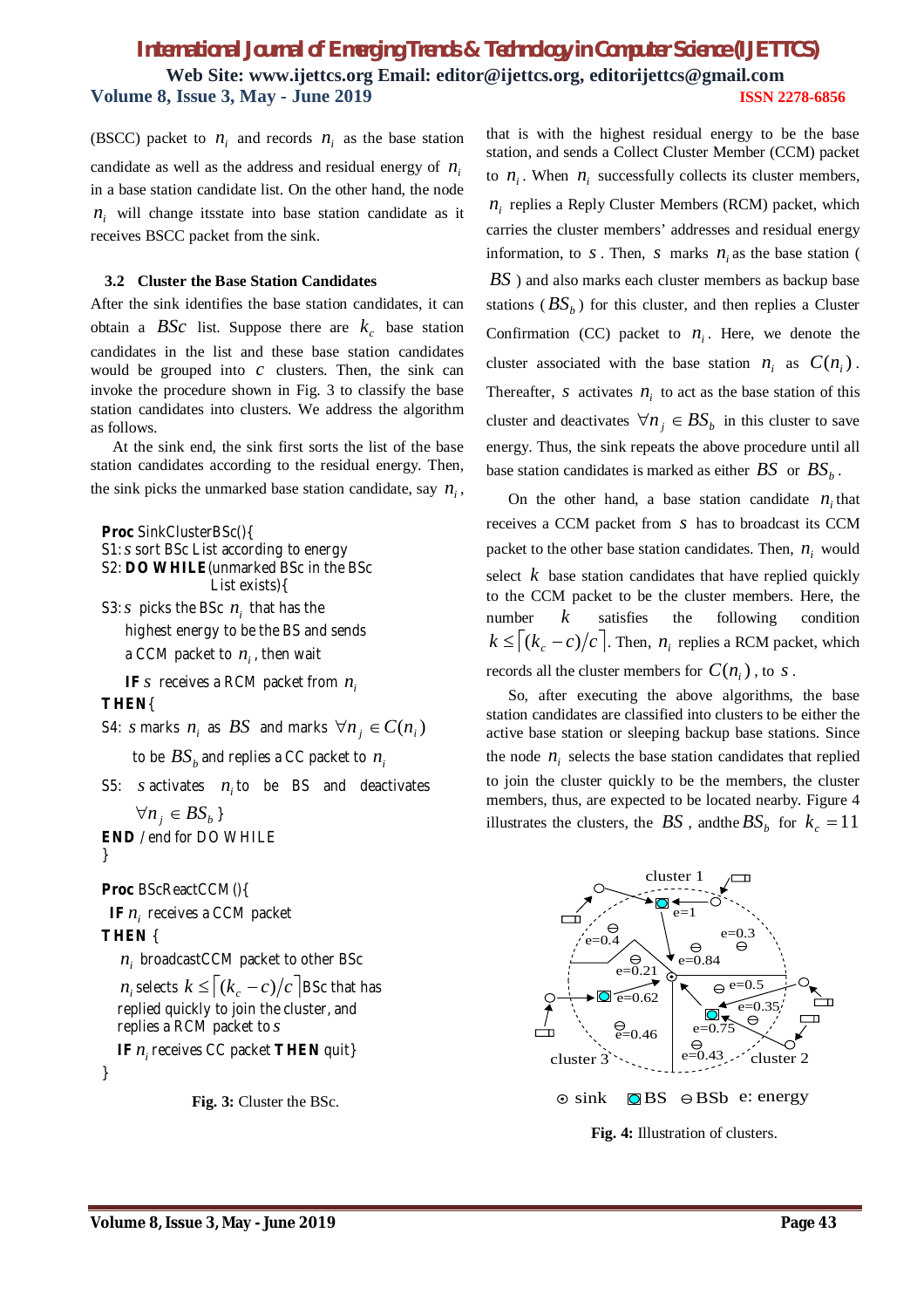# *International Journal of Emerging Trends & Technology in Computer Science (IJETTCS)* **Web Site: www.ijettcs.org Email: editor@ijettcs.org, editorijettcs@gmail.com Volume 8, Issue 3, May - June 2019 ISSN 2278-6856**

and  $c = 3$ .

#### **3.3Robust Scheduling Scheme**

After clustering the base station candidates, there will be only one active base station in each cluster and the backup base stations are deactivated to save the energy. Thus, a source node could transmit its data packet to one of the active base stations according to the routing scheme adopted in the WSN. However, the base station may consume its energy quickly, since a large number of data packets from different sources are routed to the base stations. In [12], Hashmi*et al.* reported that when the BS'energy is not enough, the cluster falls in unstable situation, which may cause packet loss. Thus, a robust scheduling scheme is required to activate a backup base station to replace the current low-power active base station.

First, we assume the data transmission between the sink and the active base stations is based on TDMA scheme in this study. The TDMA scheme is controlled by the sink to avoid transmission contention among the active base stations. Thus, the overall power consumption in the base station area can be reduced and the lifetime of the WSN is

**Proc** SinkManageBS(){

```
S1:IF s receive a BSLP packet from BSi
```
**THEN** {

S2:  $s$  picks a  $BS_b^+$  in the cluster of

 $BS_i^{\top}$  thatis with highest power and

activates the  $BS_b^+$  to be new active

```
base station BS j
```

```
S3: s sendsNBSR packet to BSi
```

```
 }
```
S4: **IF** *s* receives a BSRT packet from *BS<sup>i</sup>*

## **THEN** {

```
s marks BS_{i} as retired and BS_{j} as active base
    station in this cluster}
```

```
}
```
**Proc** ActiveBSRetire(){

```
IF BSi
detects low power state
THEN {
```
 $BS_i^+$  sends a BSLP packet to  $\,s$ 

**IF** *BS<sup>i</sup>* receives a NBSR packet from *s*

 $\textsf{THEN}\{\textit{BS}_i\text{ stops}$  relaying new data

packet. When buffer of  $BS_i$  is empty,

```
BS_i send BSRT packet to s }
```

```
}
}
```
**Fig. 5:** Robust scheduling scheme.

Figure 5 shows the algorithm for managing the active and backup base stations. When the sink receives a Base Station Low Power (BSLP) packet from a base station *BS<sup>i</sup>* , the sink would pick the backup base station that belongs to the cluster of  $BS_i$  and is with the highest power. Then, the sink activates this backup base station to be a new base station *BS <sup>j</sup>* , and sends a New Base Station Ready (NBSR) packet to  $BS_i$ . Thereafter, when the sink receives a Base Station ReTire (BSRT) packet from *BS<sup>i</sup>* , the sink marks the  $BS_i$  as retired and  $BS_j$  as active basestation.

In contrast, when an active base station  $BS_i$  detects its low power state, it would send a BSLP packet to the sink. Thereafter, when  $BS_i$  receives a reply with NBSR packet from the sink,  $BS_i$  would not receive new data packets from sources to relay them to the sink and just relays the data packets stored in its buffer. As the buffer of  $BS_i$  is empty,  $BS_i$  will notify the sink with a BSRT packet and goes into sleeping mode.

## **4 SIMULATION STUDY**

## **4.1Simulation Model**

We have conducted simulation experiments by making use of MATLAB. The size of the WSN is fixed in a 200m by 200m square area. The sink is deployed at the center of the area, and the sensor nodes are randomly distributed. The transmission range of the sink is a circle area with the radius of 10-35 meters, and the transmission range of the sensor node varies between 2 meters to 10 meters according to the node energy.

We compare the ABP approach against the Non-BS approach, which is without base stations. We are interested in the following behavior of the ABP approach: (i) the power consumption of the base station and (ii) the lifetime improvement. Note that we denote the lifetime improvement as  $\Delta L$ , which is defined as the difference between the lifetime of a WSN with the ABP approach and the lifetime of a WSN without base stations.

On the factors that can affect the above experiment outcomes, we consider the following factors: (i) applications (i.e., object tracking and event monitoring) (ii) cluster sizes, (iii) event rates, and (iv) node density. Note that for the non-BS approach all the sensors located in the base station area can relay the data packets to the sink, so that the collision may occurred frequently. The probability of collision for the non-BS approach is referred to [13] and given as Eq. (1).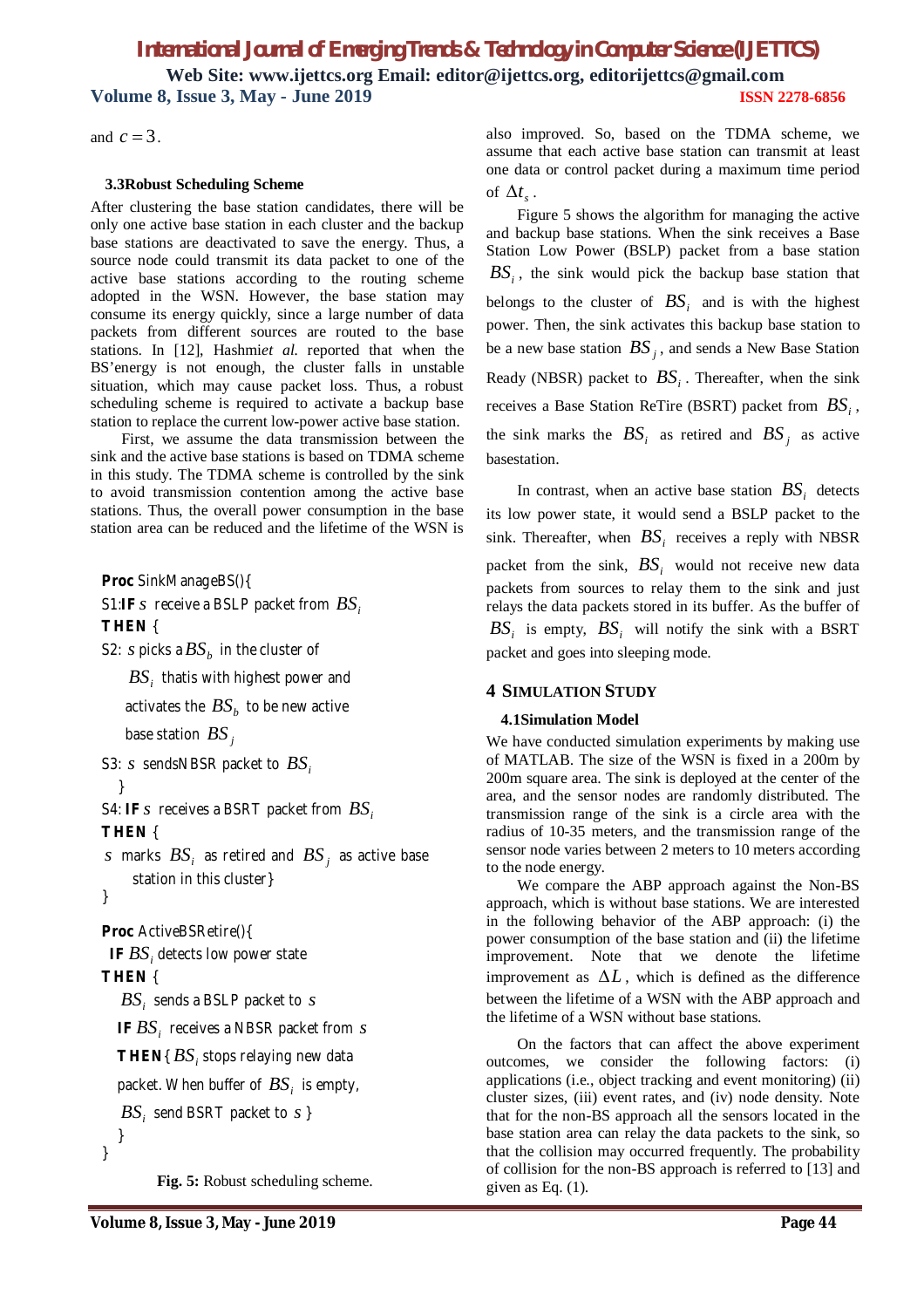# *International Journal of Emerging Trends & Technology in Computer Science (IJETTCS)* **Web Site: www.ijettcs.org Email: editor@ijettcs.org, editorijettcs@gmail.com Volume 8, Issue 3, May - June 2019 ISSN 2278-6856**



**Fig. 6:** Validation of the approaches

$$
p_{collision} = 1 - \frac{N}{CW} \sum_{k=1}^{CW-1} \left(\frac{CW - k}{CW}\right)^{N-1}, \quad (1)
$$

where *CW* is contention window, and *N* is the number of contending transmissions.

#### **4.2Simulation Results**

WE ADDRESS THE SIMULATION RESULTS ASFOLLOWS.

- (a) Validation of the ABP approach: Figure 6(a) shows the power consumption of the base stations in a cluster for the ABP approach, and Fig 6(b) demonstrates the power consumption of the sensor nodes located near the sink for the non-BS approach. Obviously, the ABP approach works correctly, since the active base station is handed off from the BS with the highest power to the BS with the lowest power according to the proposed algorithms. In contrast, for the non-BS approach, all the sensor nodes are responsible for relaying packets and thus consume their power concurrently. This simulation results show that the lifetime improvement is about 16.1 percent (ABP: 462 and Non-BS: 398).
- (b) Lifetime improvement: Figure 7 shows the lifetime improvement ( $\Delta L$  in terms of unit time) of the ABP approach for two different applications. The maximum



**Fig. 7:** The base station area.

 $\Delta L$  represents the maximum lifetime improvement among the clusters, and, similarly, the minimum  $\Delta L$ represents the minimum lifetime improvement among the clusters. The average  $\Delta L$  is the average value of  $\Delta L$  for all the clusters. The simulation results show that the ABP approach can achieve much lifetime improvement for the object tracking application than the event monitoring.

- (c) Cluster size vs. lifetime improvement: Figure 8 shows the different cluster sizes and the corresponding lifetime improvement. As the cluster size increases, more sensor nodes can be selected as the base station candidates, so that the lifetime of the WSN can be improved much. However, the lifetime of the WSN for object tracking application is improved less than that for event monitoring application.
- (d) Event rate vs. lifetime improvement: Figure 9 shows the lifetime improvement for different source data rates. The higher source data rate means more data packets are generated and, thus, the lifetime improvement is degraded. Similarly, the event monitoring application has the better lifetime improvement than the object tracking application.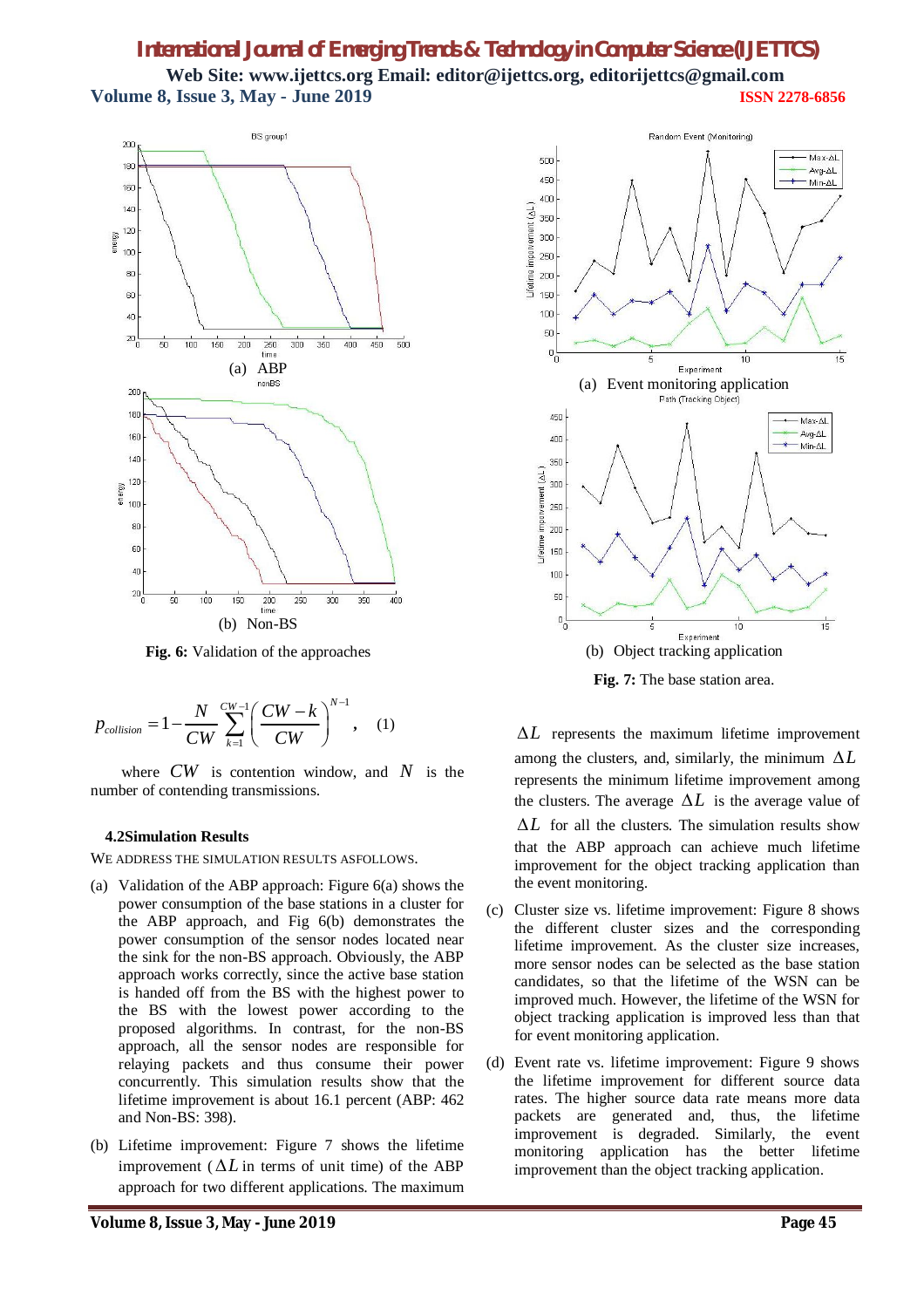# *International Journal of Emerging Trends & Technology in Computer Science (IJETTCS)*

**Web Site: www.ijettcs.org Email: editor@ijettcs.org, editorijettcs@gmail.com Volume 8, Issue 3, May - June 2019 ISSN 2278-6856**



**Fig. 8:** The cluster size.

## **5 CONCLUSIONS**

Wireless Sensor Networks (WSNs) is a promising technology that can be employed torealize manyversatile applications forour daily life. Sincethe existing congestion control mechanisms used in wired/wireless networks are not tailored to WSNs, we proposed an Adaptive Base-Stations Placement (ABP) approach, which can designateseveralsensors with high residual energy as the base stations and can adaptively activate the base stations to relay packets to the sink by making use of a robust scheduling scheme. Thus, the sink hotspot issue can be alleviated and the lifetime of the WSN can be improved. To validate the ABP approach, we conduct simulation study. The simulation results show that the ABP approach can improve the lifetime of the WSN about 17 percent. And, the larger cluster size or the higher node density can achieve much lifetime improvement for the ABP approach. In contrast, higher data rate at source nodes would degrade the lifetime improvement of the ABP approach.

## **References**

[1] Bluetooth SIG, *Specification of the Bluetooth System-*







- [2] H. Karl and A. Willig, "A Short Survey of Wireless Sensor Networks, " *Technical ReportTKN-03-018*, Telecommunication Networks Group, Technical University Berlin, Oct. 2003.
- [3] D. Chen and P. K. Varshney, "QoS Support in Wireless Sensor Networks: A Survey,"in the *Proc. of the International Conference on Wireless Networks* 2004 *(ICWN'04)*, Las Vegas, Nevada, USA, 21-24 June 2004.
- [4] I. F. Akyildiz and W. Su et al., "A Survey on Sensor Networks," *IEEE Comm. Mag.,* vol. 40, no. 8, p.102, Aug. 2002.
- [5] C. F. García-Hernández† and Pablo H. Ibargüengoytia-González† et al., "Wireless Sensor Networks and Applications: a Survey, " *Int. Journal of Computer Science and Network Security(IJCSNS)*, vol. 7, no. 3, pp. 264-273, March 2007.
- [6] Ying Ouyang and C. Lin et al., "Design and Analysis of a Backpressure Congestion Control Algorithm in Wireless Sensor Network, " *IEEE Int. Conf. on Parallel and Distributed Computing, Applications and Technologies,* pp. 413-420, 3-6Dec. 2007.
- [7] Jaewon Kang and Y. Zhang et al., "TARA : Topology-Aware Resource Adaptation to Alleviate Congestion in